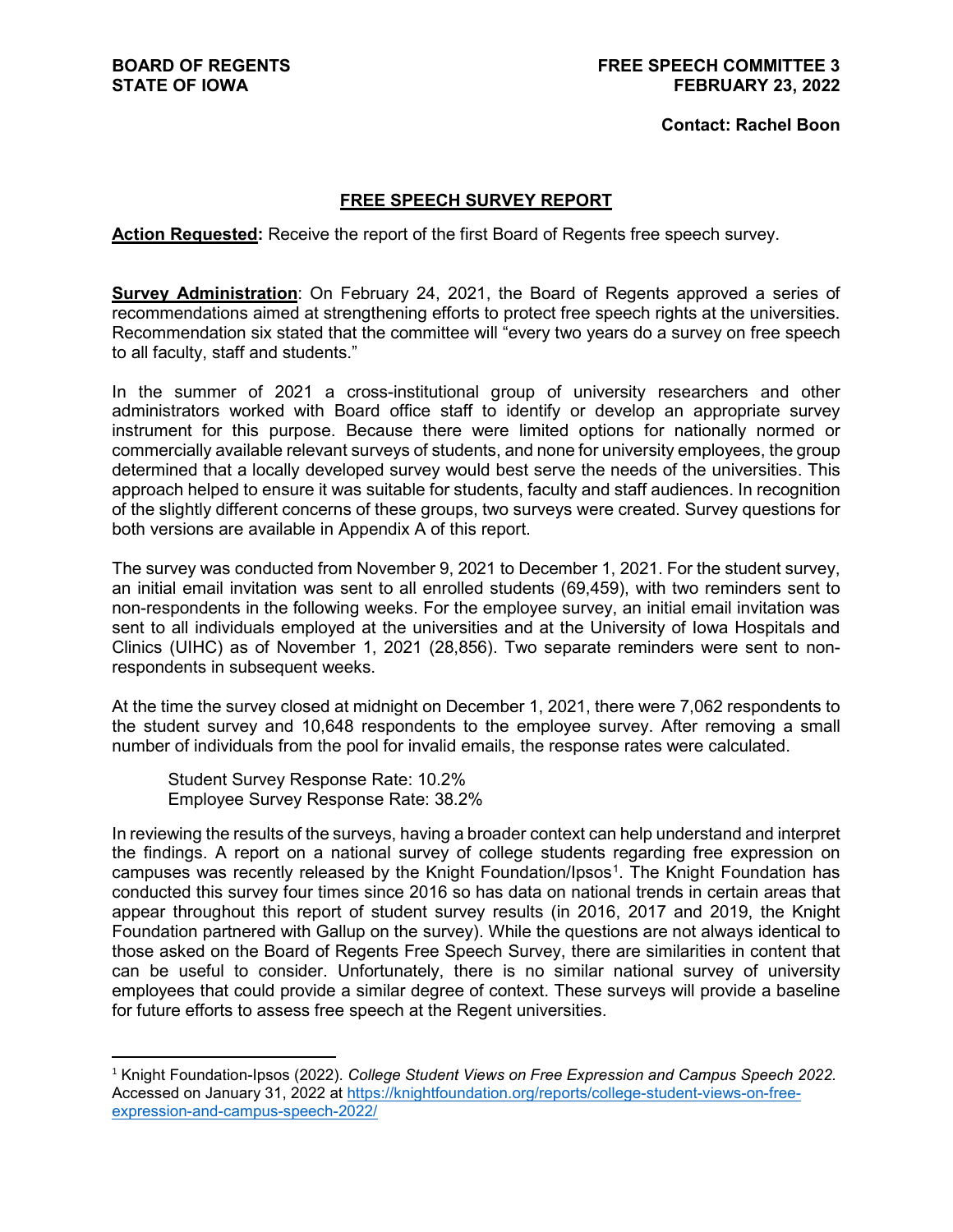**Student Survey Results**: Response rates from each institution were similar (Table 1). Seventyone percent of respondents were undergraduates while undergraduate comprise 79% of total enrolled students. Graduate/professional students comprise 29% of survey respondents, but are 21% of the total enrolled student population.

|            | Institution   Response Rate | <b>Total Responses</b> |  |
|------------|-----------------------------|------------------------|--|
| <b>ISU</b> | 10.3%                       | 3.114                  |  |
| SUI        | 10.2%                       | 3,048                  |  |
| JNI        | 9.5%                        | 870                    |  |

|  |  | Table 1: Student Survey Response Rates |  |  |  |  |
|--|--|----------------------------------------|--|--|--|--|
|--|--|----------------------------------------|--|--|--|--|

The survey asked how comfortable students felt expressing their opinions in different settings. Figure 1 shows that students most frequently felt comfortable expressing their opinions in their classes (78% agreed they were comfortable). In contrast, results from the Knight Foundation/Ipsos survey indicated that less than half (48%) of college students felt comfortable expressing disagreement with class instructors or other students. Although these questions were asked in slightly different ways, the results suggest that students at Iowa's Regent universities are comparatively more comfortable in their classrooms than students at many other institutions nationally.

Regent university students indicated they were least likely to feel comfortable expressing opinions on social media (60% agreed they were comfortable). The Knight Foundation/Ipsos survey of college students asked if they agree or disagree with a statement that "social media stifles free expression because people are afraid of being attacked or shamed by those who disagree with them." Half of respondents to the Knight/Ipsos survey agreed that social media stifles their free expression.



#### Figure 1: Student Comfort Expressing Opinions

The Board of Regents Free Speech Survey also asked about personal experiences and perceptions of openness among people on campus. This question was modeled on one from the Gallup survey conducted of a national sample of college students in [2](#page-1-0)020<sup>2</sup>. The extent to which students agree that themselves or others are "good at seeking and listening to people with

<span id="page-1-0"></span> <sup>2</sup> Knight Foundation-Gallup (2020). *The First Amendment on Campus 2020 Report: College Student Views of Free Expression.* [https://knightfoundation.org/wp-content/uploads/2020/05/First-Amendment-on-](https://knightfoundation.org/wp-content/uploads/2020/05/First-Amendment-on-Campus-2020.pdf)[Campus-2020.pdf](https://knightfoundation.org/wp-content/uploads/2020/05/First-Amendment-on-Campus-2020.pdf) accessed May 14, 2021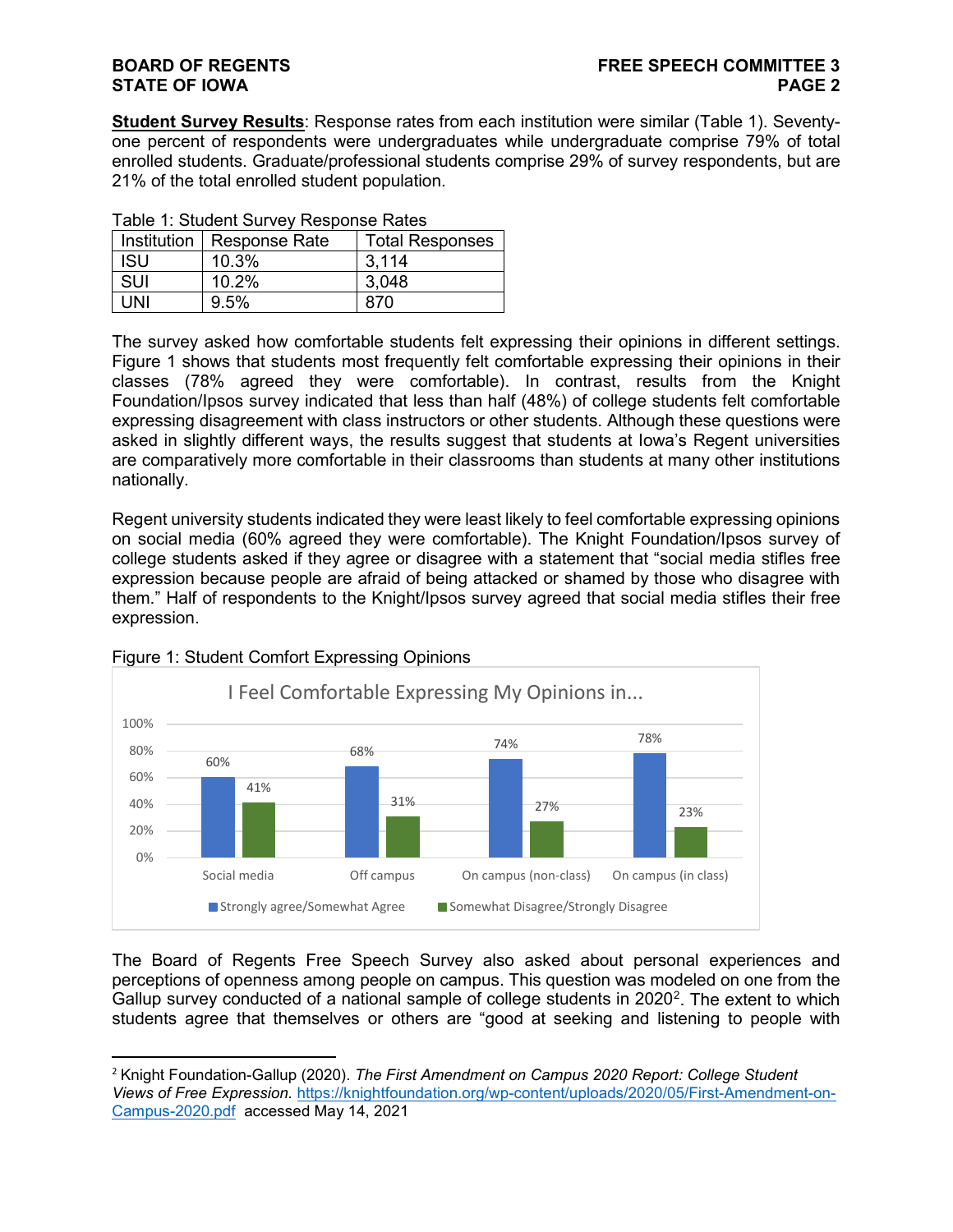differing view" shown on Figure 2 indicates that Regent university students feel strongly about their own willingness to listen (90% agree they feel they are good at this), but are less confident that others are doing the same (41% for other students, 66% for faculty and 61% for staff/administrators). The 2020 Gallup survey of college students nationally similarly showed that 78% of students rate themselves as very good or good at this, while 45% said the same of other students and 62% agreed that faculty were very good or good at considering different viewpoints.



Figure 2: Good at Seeking and Listening to Differing Views

The next set of questions focused on the university environment as a whole and perceptions that it supports free speech. Seventy-three percent of student respondents strongly or somewhat agreed that their university does provide this environment, while 27% strongly or somewhat disagreed (Figure 3). Fewer respondents (66%) agreed that their university does not restrict speech even when it makes people feel uncomfortable.



Figure 3: University Provides Environment Free of Restrictions

Separate survey questions addressed students' sense of the environment in regards to speech that may be deemed offensive. On these questions, fewer students indicated agreeing that they themselves felt free to say things others might find offensive (56%), or that other people were free to say things that might be considered offensive by others (61%). (Figure 4).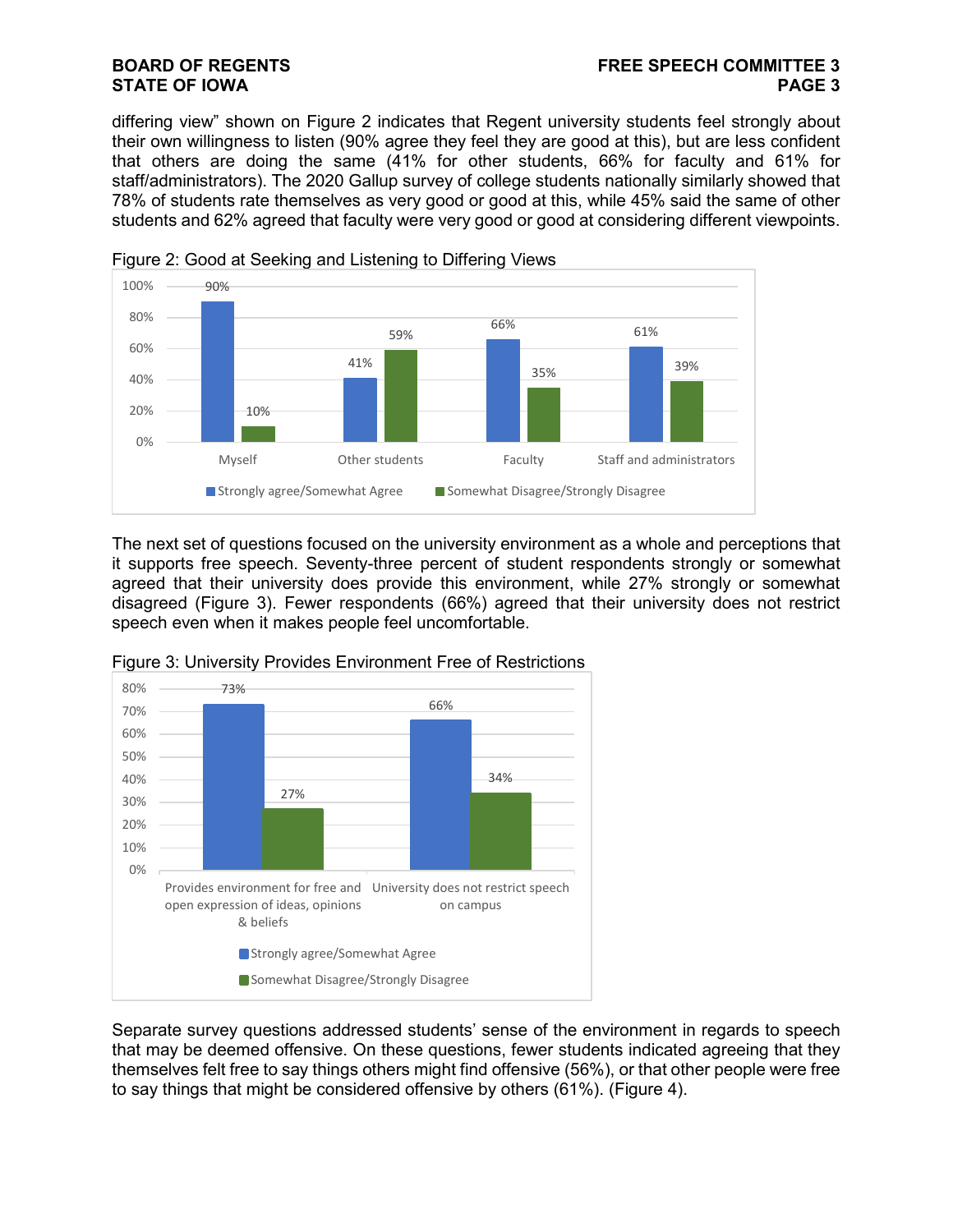

Figure 4: Environment for Speech Considered Offensive by Some

The final section of questions in the survey addressed the types of people with whom the respondent interacts in a typical week. Research has shown that informal interactions in college impact a number of student success outcomes and impact how students perceive the college environment.

For most characteristics, at least half of respondents said they have interactions with people different than themselves several times a week or more (see Figure 5). Of the seven characteristics that were included in the question, the largest outlier with infrequent interactions was disability status. More than half of respondents said they interact with someone different from themselves in this way less than once per week.



Figure 5: Frequency of Interactions with People Different From Yourself

General demographic information about student survey respondents is found in Table 2.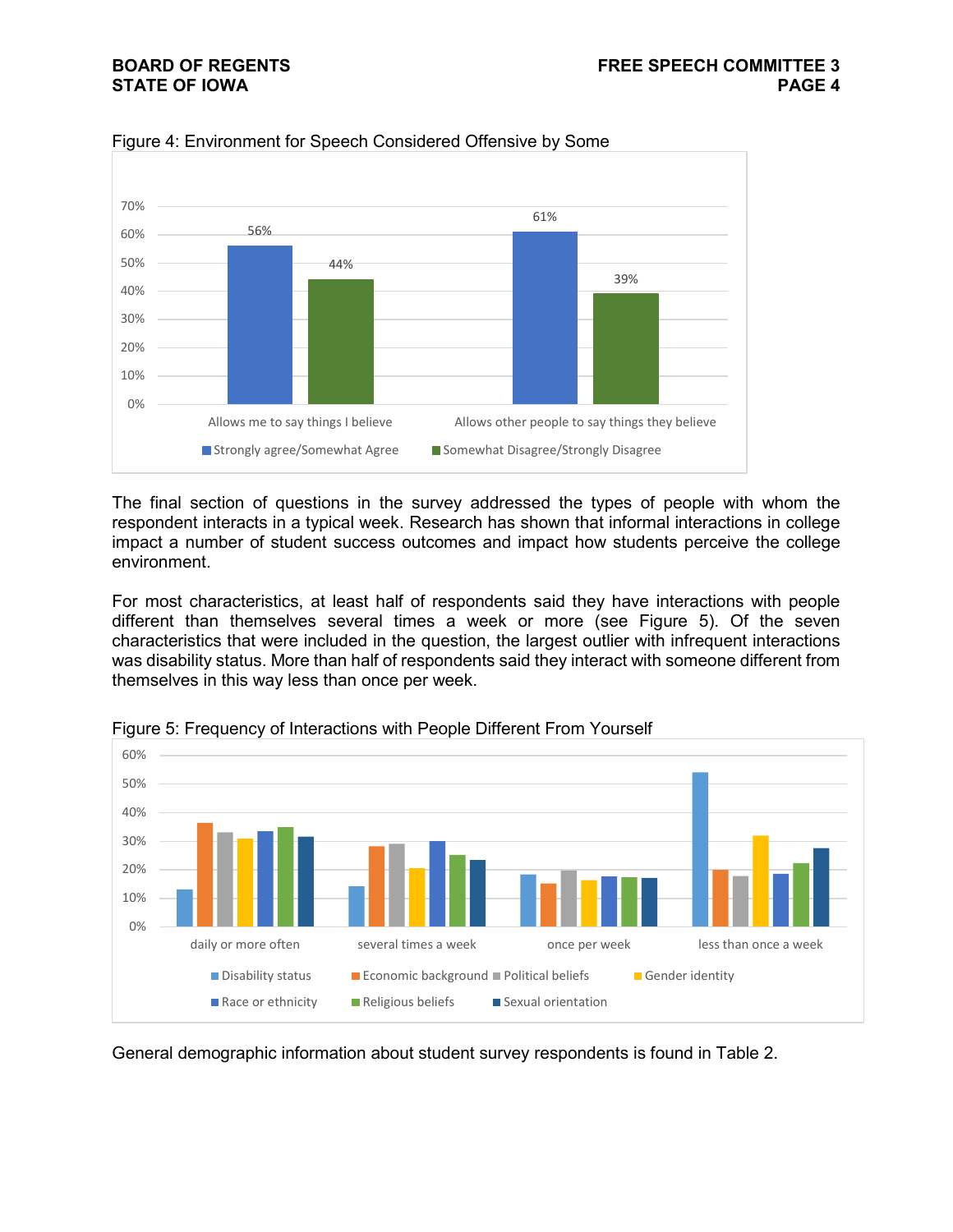Table 2: Student Survey Demographics

|                                               |         | <b>Total</b> |
|-----------------------------------------------|---------|--------------|
| <b>Demographic Category</b>                   | Percent | Count        |
| Student Level                                 |         |              |
| First-year                                    | 17%     | 1,166        |
| Sophomore                                     | 13%     | 944          |
| Junior                                        | 18%     | 1,298        |
| Senior                                        | 23%     | 1,610        |
| Graduate (M.A., M.S., Ph.D., etc.)            | 23%     | 1,624        |
| Professional (Dentistry, Law Med, Pharm, Vet) | 6%      | 420          |
| Student Race/Ethnicity/Citizenship            |         |              |
| American Indian/Alaska Native                 | 0.1%    | 5            |
| Asian                                         | 2%      | 112          |
| <b>Black or African American</b>              | 2%      | 85           |
| Native Hawaiian or Pacific Islander           | 0.1%    | 5            |
| White                                         | 81%     | 4,198        |
| Hispanic or Latino/a                          | 5%      | 256          |
| Two or more races                             | 4%      | 195          |
| International                                 | 4%      | 230          |
| Unreported                                    | 2%      | 81           |
| Student Gender                                |         |              |
| Female                                        | 47%     | 2,440        |
| Male                                          | 46%     | 2,411        |
| Non-binary                                    | 3%      | 162          |
| Prefer not to say                             | 4%      | 183          |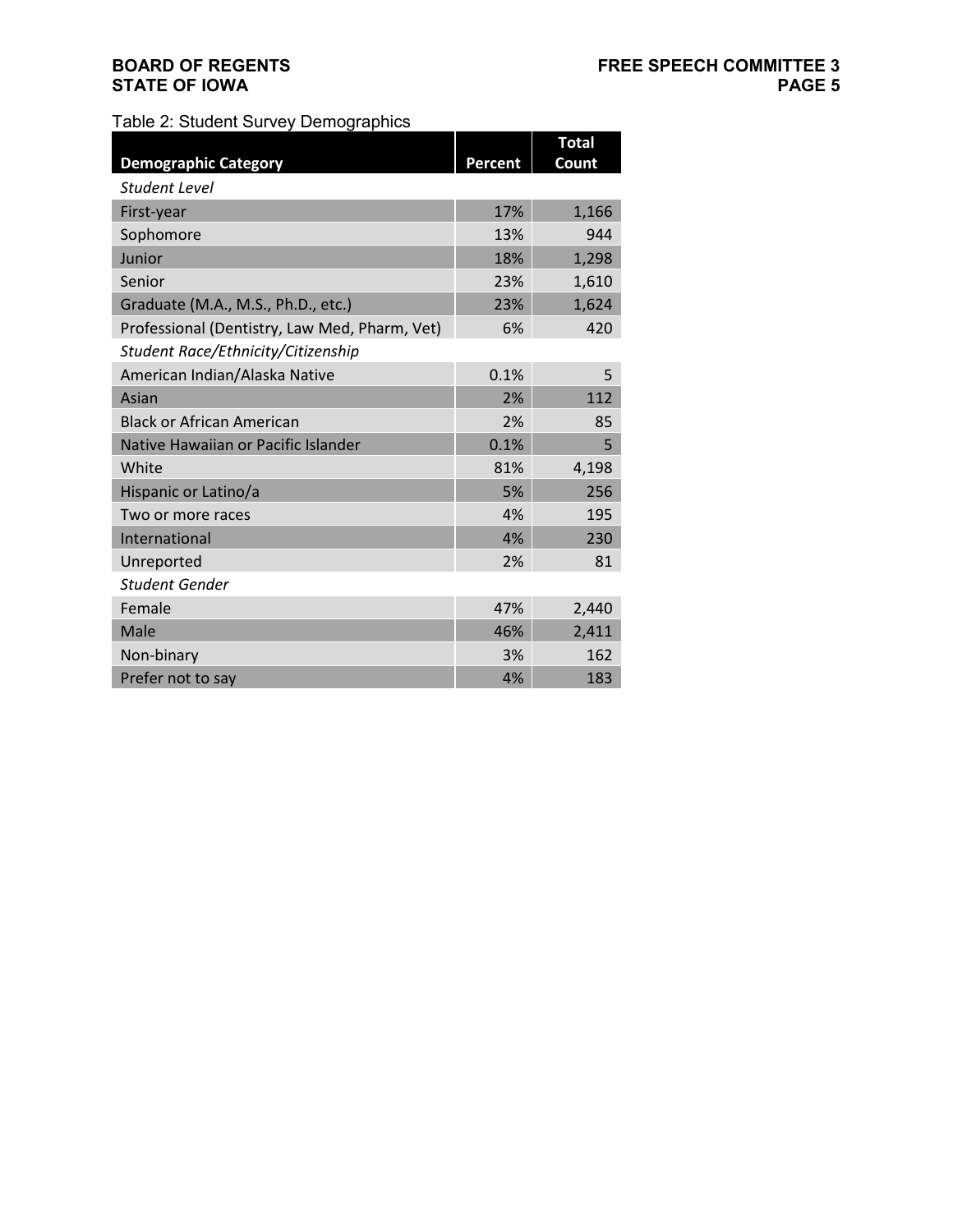**Employee Survey Results**: Response rates on the employee version of the Board Free Speech Survey were significantly higher than those on the student survey, though they did vary more by institution. The University of Iowa employee population included employees of UIHC.

| Table 5. Employee our vey response rates |                               |                      |  |
|------------------------------------------|-------------------------------|----------------------|--|
|                                          | Institution   Total Responses | <b>Response Rate</b> |  |
| <b>ISU</b>                               | 3.162                         | 47.5%                |  |
| <b>SUI</b>                               | 6,645                         | 32.5%                |  |
| UNI                                      | 841                           | 47.6%                |  |

As was noted earlier in this report, there were not national surveys the provided context or a model for this employee survey. As with the student survey, these results can serve as a baseline for future efforts to assess free speech at the universities.

Similar to the student survey, the first question asked employees about their comfort expressing their opinions in different settings. Much like students, employees were least likely to express comfort sharing opinions on social media (44%), and equal numbers expressed comfort sharing opinions both off campus and at work (64%).



Figure 6: Employee Comfort Expressing Opinions

Much like on the student survey, employees were very likely to agree that they are good at seeking out and listening to views that differ from their own (91%). They noted less agreement that students (61%), faculty (64%) and staff/administrators (62%) do the same. It is worth noting that employees were much more likely to agree that students do this than was found on the student survey (student survey: 41% vs. employee survey: 61%). The levels of agreement on faculty and staff/administrators were nearly equivalent.



**Strongly agree/Somewhat Agree Somewhat Disagree/Strongly Disagree** 

Figure 7: Good at Seeking and Listening to Differing Views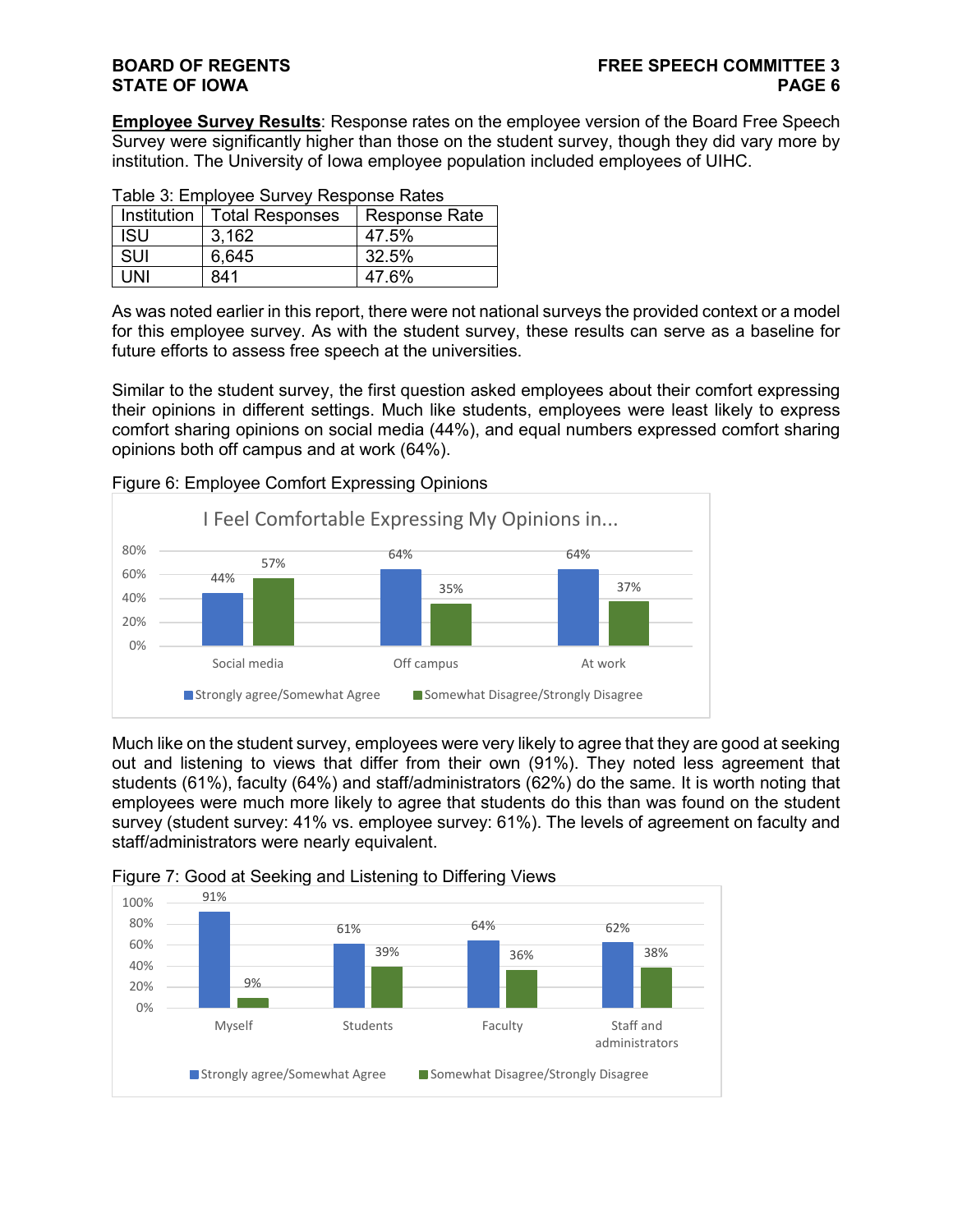Questions regarding employee perceptions of the environment each had slightly less agreement than the same questions did for students. Sixty-nine percent of employees agree that the university provides an environment for free and open expression of ideas, opinions and beliefs, and 64% agree it does not restrict free speech. However, only 49% of respondents agreed that they feel the environment allows them to say things they believe, and 56% agreed the environment allows others to say what they believe (Figure 8).



Figure 8: Environment for Free Expression

The frequency of interactions with people different than themselves indicated that at least half of respondents said they have interactions with people different than themselves several times a week or more on five of the seven categories (Figure 9). Respondents identified differences of disability status and gender identity as the areas of difference with less frequent interaction.



Figure 9: Frequency of Interactions with People Different from Yourself

General demographic information about employee survey respondents is found in Table 3.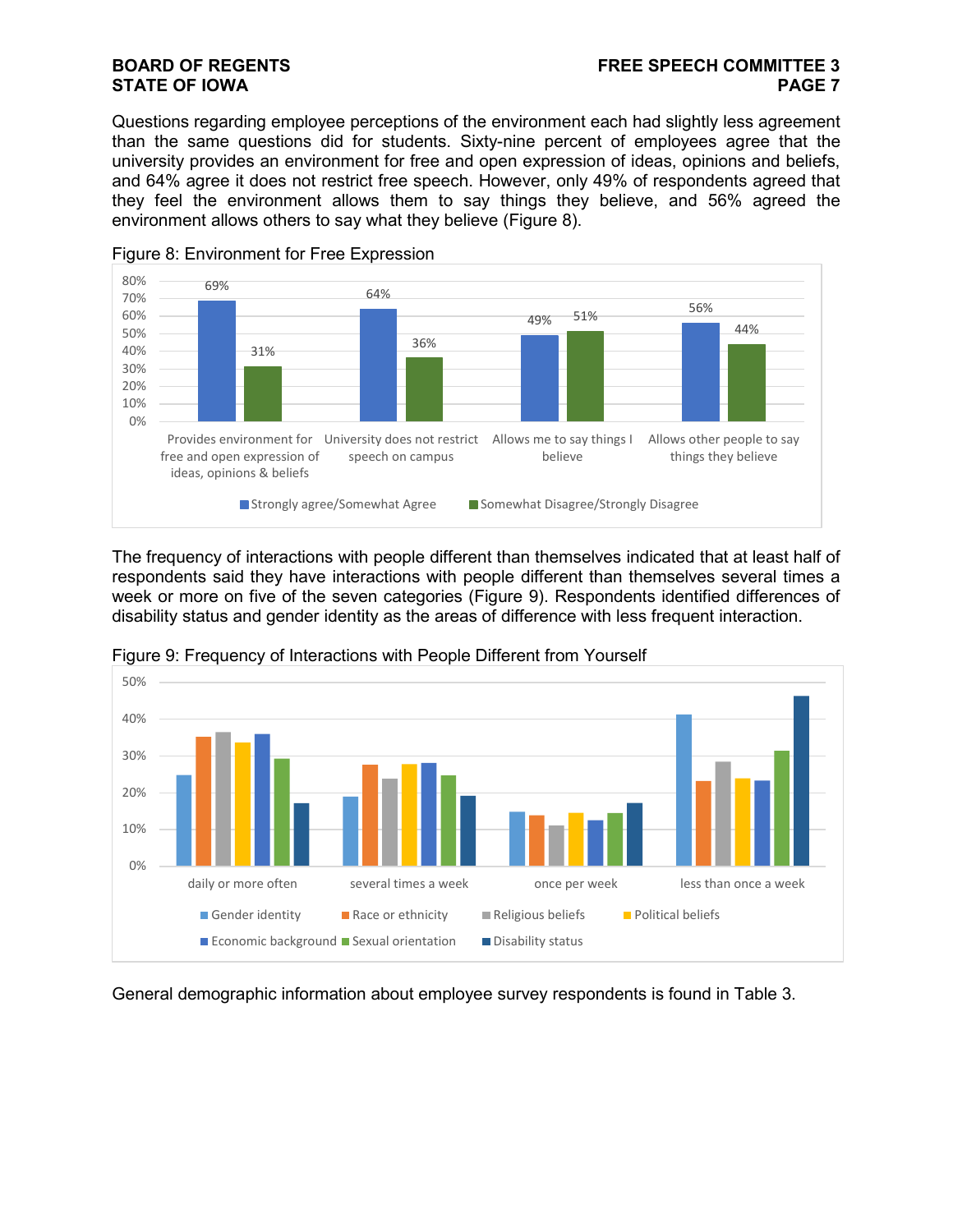### Table 3: Employee Survey Demographics

| <b>Demographic Category</b>              | <b>Percent</b> | <b>Total Count</b> |
|------------------------------------------|----------------|--------------------|
| <b>Employee Type</b>                     |                |                    |
| Faculty                                  | 27%            | 2,877              |
| <b>Professional and Scientific Staff</b> | 55%            | 5,854              |
| <b>Merit Staff</b>                       | 16%            | 1,665              |
| Post-doctoral Fellow or<br>Resident      | 1%             | 155                |
| Other                                    | 1%             | 97                 |
| <b>Employee Race/Ethnicity</b>           |                |                    |
| American Indian/Alaska Native            | 0.14%          | 15                 |
| Asian                                    | 4%             | 399                |
| <b>Black or African American</b>         | 2%             | 176                |
| Native Hawaiian or Pacific<br>Islander   | 0.04%          | 4                  |
| White                                    | 72%            | 7,674              |
| Hispanic or Latino/a                     | 3%             | 308                |
| Two or more races                        | 1%             | 138                |
| Unreported                               | 18%            | 1,934              |
| <b>Employee Gender</b>                   |                |                    |
| Female                                   | 54%            | 4,803              |
| Male                                     | 40%            | 3,562              |
| Non-binary                               | 1%             | 60                 |
| Prefer not to say                        | 6%             | 528                |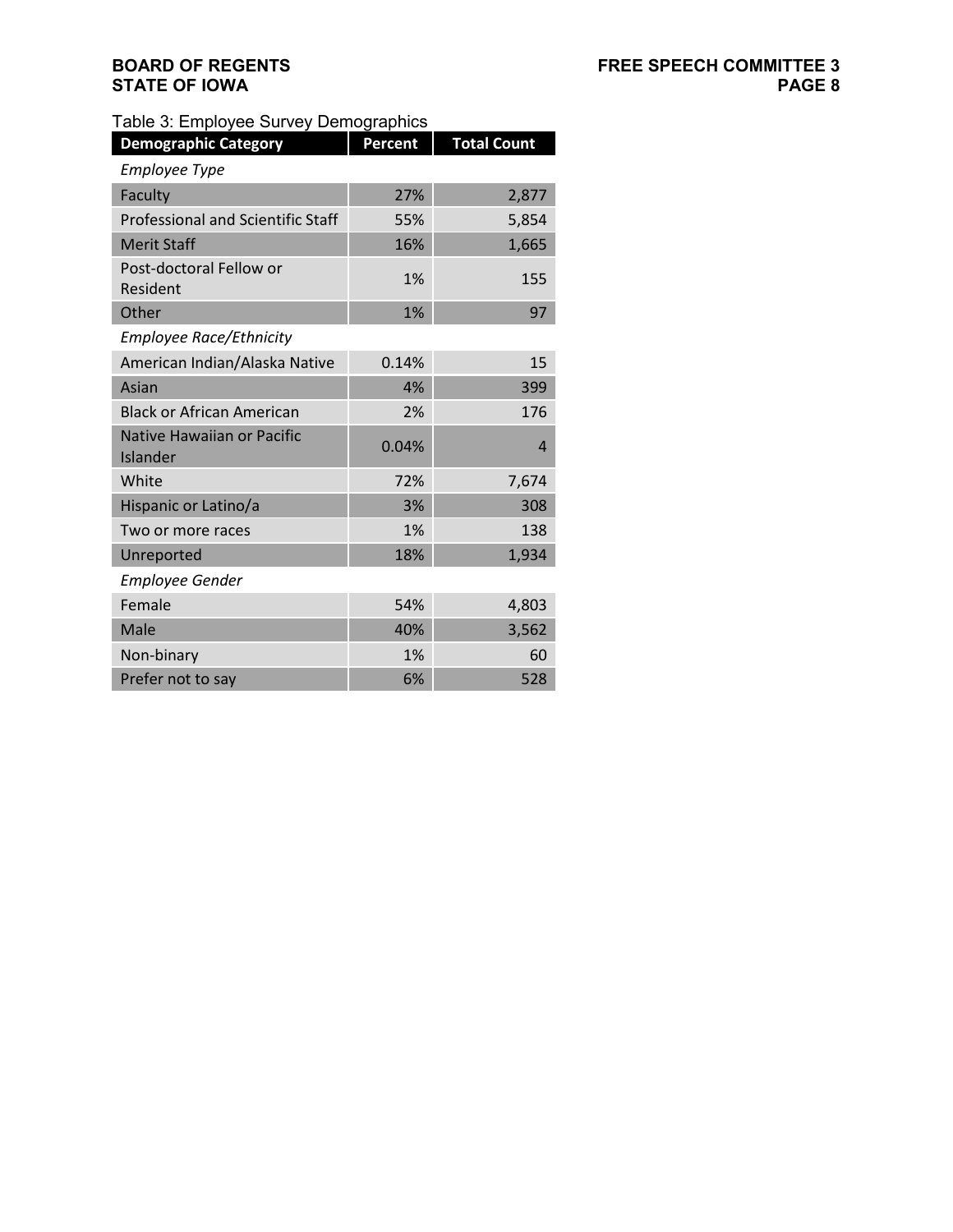### **Appendix A**

#### *Student Free Speech Survey Questions*

To what extent do you agree with each of the following statements: (strongly agree, somewhat agree, somewhat disagree, somewhat agree, unsure)

-I feel comfortable expressing my opinions related to things we are studying in classes.

- -I feel comfortable expressing my opinions outside of my classes on campus.
- -I feel comfortable expressing my opinions in a public forum off campus.
- -I feel comfortable expressing my opinions on social media.

To what extent do you agree with each of the following statements: (strongly agree, somewhat agree, somewhat disagree, somewhat agree, unsure)

-In general, I am good at seeking out and listening to people with views that differ from my own.

-In general, other students at my university are good at seeking out and listening to people with different views.

-In general, the faculty at my university are good at seeking out and listening to people with different views.

-In general, staff and administrators at my university are good at seeking out and listening to people with different views.

To what extent do you agree with each of the following statements: (strongly agree, somewhat agree, somewhat disagree, somewhat agree, unsure)

-The university provides and environment for the free and open expression of ideas, opinions and beliefs.

-The environment at my university allows me to say things I believe even though others may find them offensive.

-The environment at my university allows others to say things they believe even though others may find them offensive.

-The university does not restrict speech on campus, even when it makes people feel uncomfortable.

In a typical week, how often do you interact with people who are different from you in the following ways: (less than once a week, once a week, several times a week, daily or more often, unsure)

-Disability status -Race or ethnicity -Religious beliefs -Sexual orientation -Economic background -Gender identity -Political beliefs